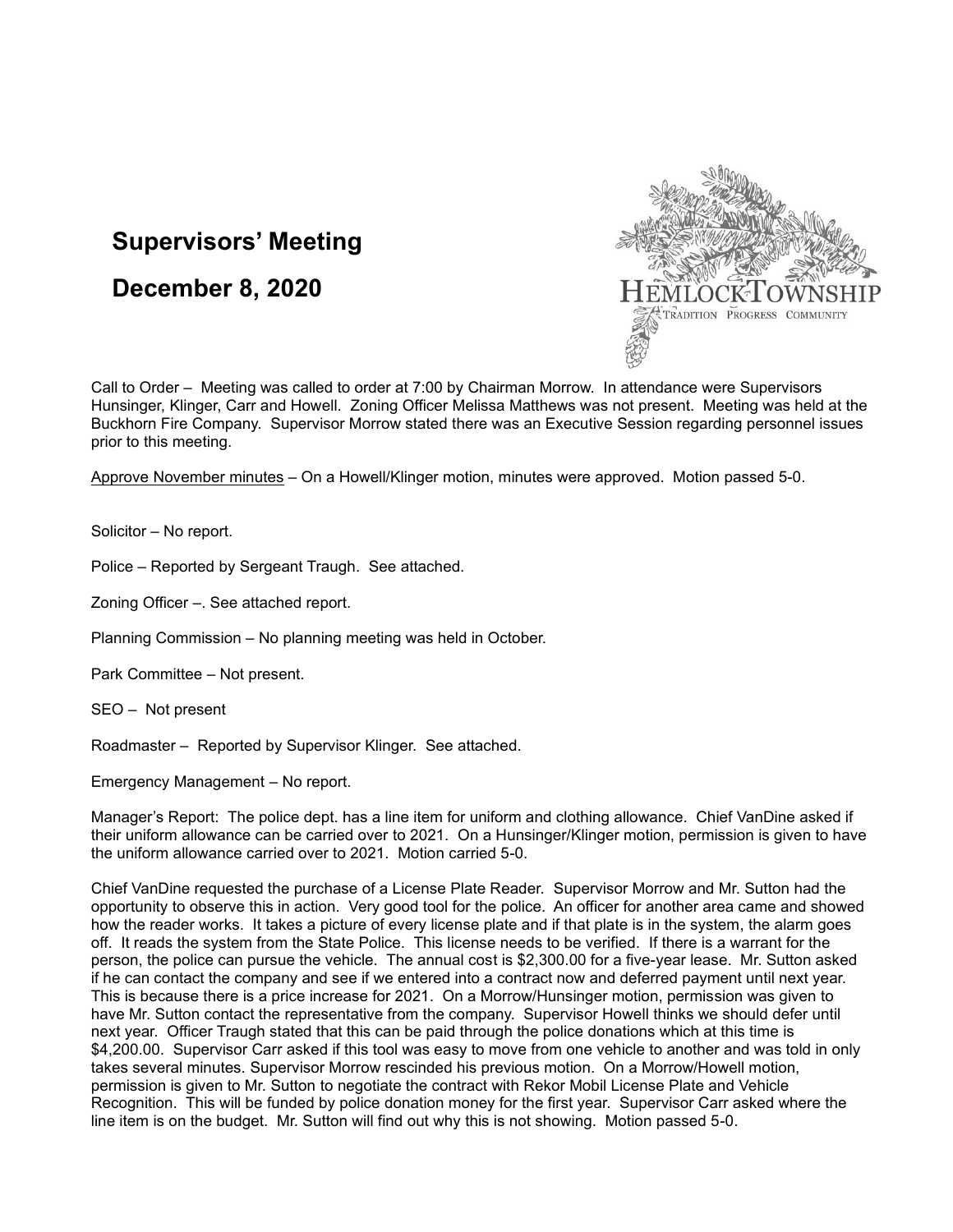Mr. Sutton asked that we decide on a date for the supervisors' meetings for 2021. It was discussed at the last meeting to see if it can be changed to the second Tuesday of every month at 9:00 am. Supervisor Howell stated he heard from a few residents that would prefer it be kept in the evening. After further discussion, a Klinger/Morrow motion was made to change the time from 7pm to 9am on the second Tuesday of every month. If this does not work, it can always be changed back to 7pm. Meetings will continue to be held at the fire company. Motion passed 5-0. Supervisor Carr asked who will be in the office to answer the phones. Mr. Sutton stated he will ask Michelle Bella to fill in.

Mr. Sutton would like to move forward with the DCED grant for police and township ramp and update the restrooms. He requested that the Ladies Room become the handicapped accessible unisex bathroom and the Men's room become a closet. On a Morrow/Hunsinger motion, Mr. Sutton is directed to move forward with the DCED contract. Motion passed 5-0.

Mr. Sutton stated that Melissa Matthews requested to have the Ordinance Amendment Hearing on March 8, 2021 at 9:00 am. On a Morrow/Klinger motion, hearing will be scheduled at the time mentioned above, with the location to be determined. Motion passed 5-0.

Reservations for the PSATS conference need to be made in January. Supervisor Howell would like to attend, but at a less expensive hotel, if possible. On a Carr/Morrow motion, Supervisor can attend the conference and be the designated voter. His mileage and meals will be reimbursed. Motion passed 5-0.

We have an employee who is a reservist, and we need to clarify pay for military leave. Mr. Sutton said it is usual to pay the employee the difference between his military pay and his township pay for up to fifteen days. This needs to be an added section to the handbook. On a Hunsinger/Carr motion, Mr. Sutton is directed to update the handbook with this information. Motion passed 5-0.

Mr. Sutton read the financial report.

**Citizen's Comments:** None.

#### **Old Business:** None.

#### **New Business:**

- 1. **Resolution 12-08-2020 Tax Anticipation Note** We applied for a \$100,000.00 tax anticipation note through First Columbia Bank and Trust. A resolution is required for this to be completed. On a Morrow/Hunsinger motion, Resolution 12-08-2020 approving tax anticipation note is accepted. Motion passed 5-0.
- 2. **Resolution 12-08-2020A Municipal Assistance Program** Mr. Sutton asked permission to work on a grant for possibly 25,000.00 toward a new police vehicle through DCED. On a Carr/Klinger motion, Mr. Sutton is allowed to move forward with the grant application, Motion passed 5-0.
- 3. **DGK Insurance Renewal** The renewal cost for our liability, bonds, auto insurance and professional insurances will increase \$1,595.00 for an annual cost of 30,694.00. Our insurance also covers the SWAT team insurance, but they reimburse the township. On a Klinger/Hunsinger motion, the township will continue using DGK for our insurance. Motion passed 5-0.